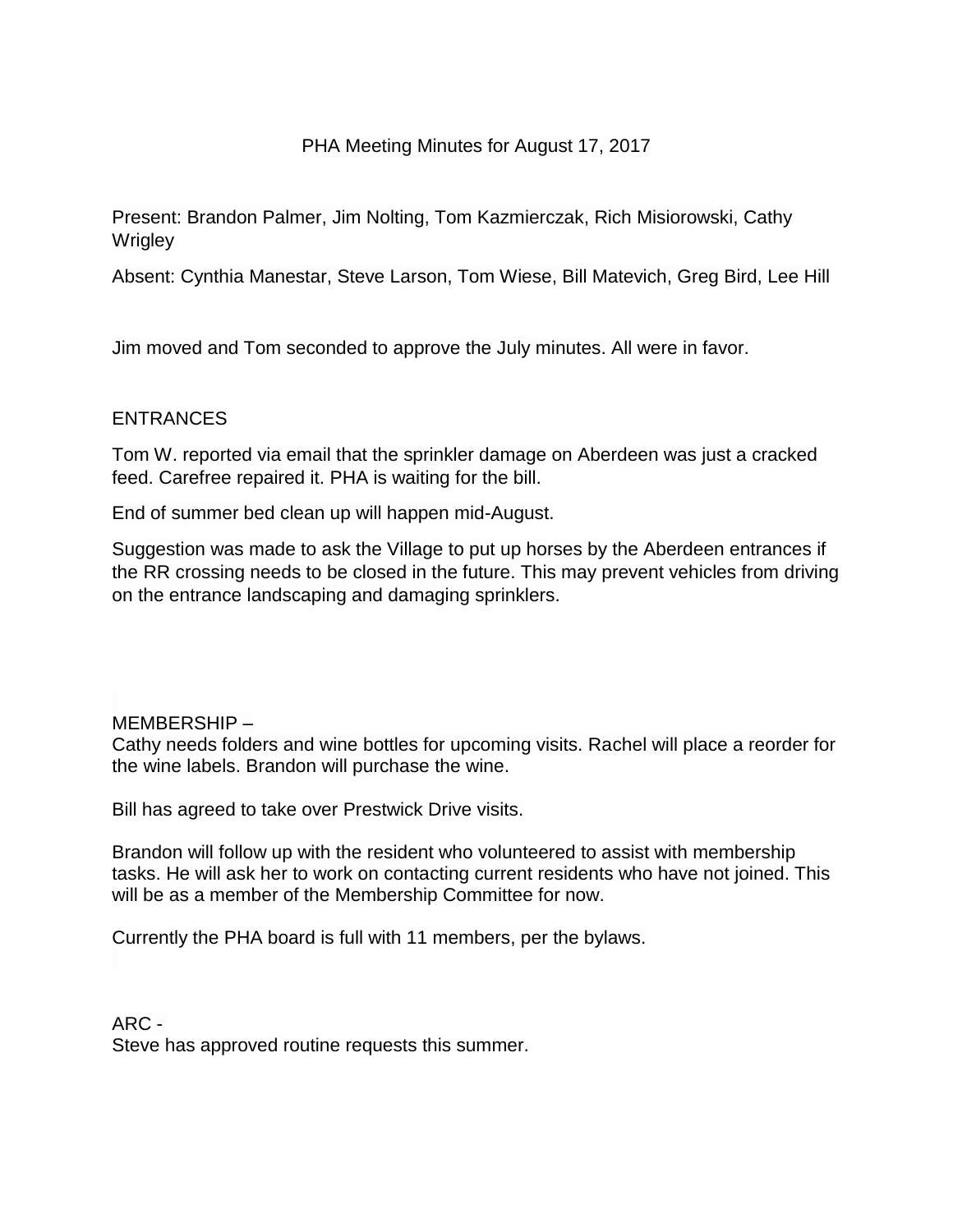Steve met with Adam about the Prestwick driving range lot and the 1000 Prestwick lot. The driving range is not buildable because of setbacks. The former Prestwick Properties lot entails residential estate zoning and requires a 3,000 s.f. single story or 5,400 s.f. 2 story home. Consensus is that the Village would approve whatever PHA approves per the covenants and deed restrictions.

- ACTION ITEM Brandon will email the board for Beautification suggestions.
- → ACTION ITEM Cathy will send a note to Mike and Nancy Cartolano thanking them for their beautiful addition to the neighborhood.

# FINANCIAL

Tom shared the current financial report. He noted that \$800 has been collected in prepaid dues for 2018 from new residents.

Rich noted that his report and the Excel db report for membership are in sync.

Rich moved and Cathy seconded to approve the treasurer's report.

Tom noted that PHA did receive a water bill for entrances which he believes is based on actual meter readings.

Tom recommends generating a list of 2018 budget line items in preparation for creating the 2018 budget later this fall.

**SOCIAL** n/a

**SECURITY** n/a

# **WEBSITE**

Brandon reported that the early summer glitches with the website have been fixed.

#### GOVERNMENTAL

Rich reported that through FOIA PHA received a copy of the first 6 monthly dam inspections for 2017. They were all routine, no issues. PHA also received a copy of the annual exam from May 2017. It showed a need for minor repairs on some expansion joints downstream, but nothing major. The inspector was complimentary about WCFPD's debris removal process and cleanliness of the basin. This helps the dam function effectively as the water is able to flow freely and go down quicker.